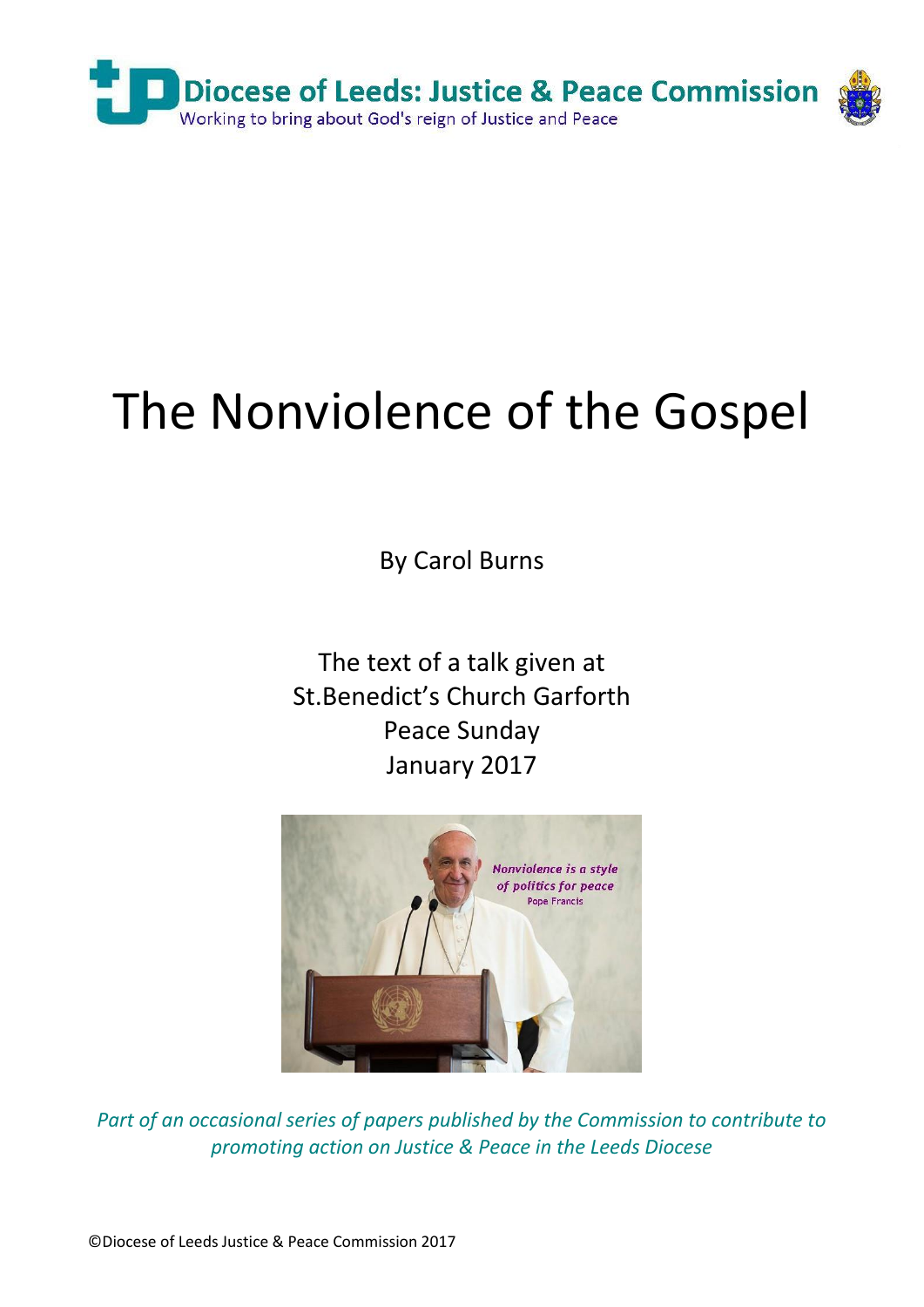

It's difficult to talk about peace when daily on our televisions we see images of violence. Ones that come to my mind are the daily images of the damage to Aleppo, the aftermath of the Iraq war or the sight of violent men driving trucks into crowds. It's easy just to feel fear and despair – what can we do? It seems too big and overwhelming

Pope Francis has described it as World War fought piecemeal: in the 20<sup>th</sup> Century we had the First and Second World War and now we've got a Third World War in instalments. However it also comes to mind that there must be a different way to deal with conflict - we need to give 'peace a chance', as the song says. In a deep place we know that our faith is challenging us to make a different response (as many people have done already ).

This Peace Sunday Pope Francis has challenged us to embrace a nonviolent approach to politics. How do we deal with this challenge? Well, first, we need to look at the Gospels and how Jesus responded. Jesus did not fight back but he didn't run away. He refused to hate. He prevented people from being violent, for example, preventing the stoning of the woman found guilty of adultery.

We are all familiar with the reading in Matthew's gospel where Jesus turns on its head the Old Testament teaching 'an eye for an eye a tooth for a tooth.' Instead Jesus says: *'Do not resist one who is evil, but if anyone strikes you on the right cheek turn to him the other also'.* This has always felt very passive and long suffering to me.

However, reading the work of Biblical scholar **Walter Wink** proves to be quite a revelation. He has researched the original Greek of the Gospel and his conclusion is that it should be translated as: '*Do not resist one who is evil with violence,' -* it doesn't say 'do not resist evil'.

Turn the other cheek also has a much more complicated explanation. We need to understand the context that Jesus was teaching to very ordinary people such as shepherds and fishermen - not rich people, in the main. They might well have experienced someone hitting them on the cheek with the back of their hand, a cuff, from someone who was in authority, a Roman soldier or their boss. In such circumstances they could not afford to retaliate –but they could 'turn the other cheek'. This would mean the violent person would be in a dilemma as the left cheek now offers the perfect target for a blow from the right fist. However, from the historical record we know that only equals fought with fists. This means that he would have had to use his left hand to hit the other person. But in  $1<sup>st</sup>$  Century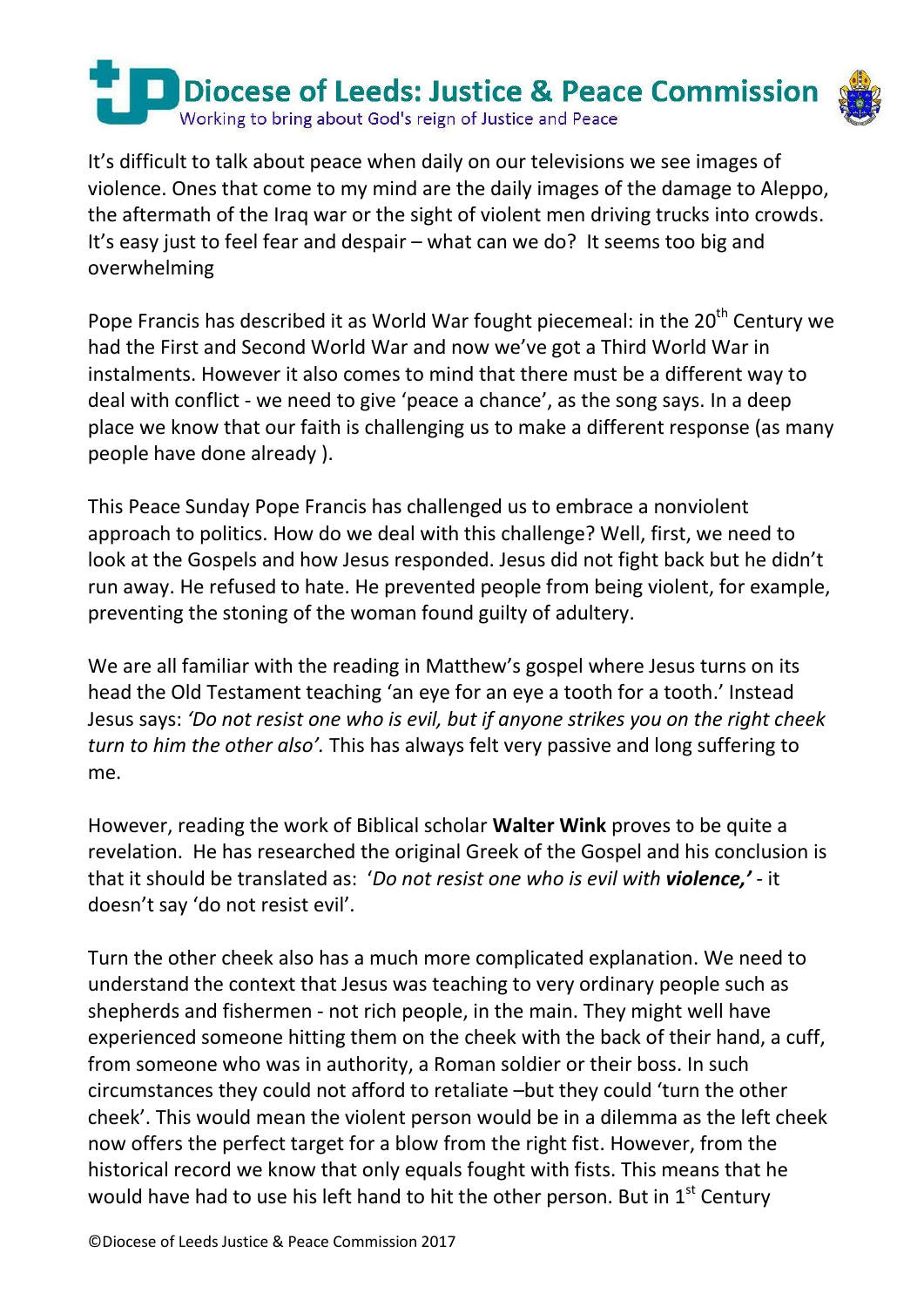

Palestine this would have been an unclean thing to do. So by turning the other cheek, you were taking a stand against violence rather than submitting to it. It is an active resistance and not a passive resistance.

Pope Francis in his Peace Sunday message quotes Pope Benedict

**"***For Christians, nonviolence is not merely tactical behaviour but a person's way of being, the attitude of one who is so convinced of God's love and power that he or she is not afraid to tackle evil with the weapons of love and truth alone. Love of one's enemy constitutes the nucleus of the 'Christian Revolution'". The Gospel command to love your enemies (cf.Lk 6:27) is rightly considered the magna carta of Christian nonviolence. It does not consist in succumbing to evil…, but in responding to evil with good (cf.Rom12:17-21), and thereby breaking the chain of injustice"***.**

There is no doubt this is a challenging message.

For centuries the concept of the Just War, first in a religious context and then accepted as an ethical stance in the secular world, was the way we judged war. We thought we could make war fair and minimise violence , but now in the world of nuclear weapons and violence in different parts of the world (a third world war in instalments), it ceases to make sense and creates a culture of acceptance of war. Another challenge is that nonviolence sounds negative and passive: we need to move to action. Working in a nonviolent way has to be orientated towards working for justice and change. Peace is not just the absence of violence

So, the common response to such ideas is "it will never work", "human nature is against it" and "people are naturally violent". Such responses, however, deny the power of God in our lives and as people of faith we can never give up.

There are many examples from past and present – people who were courageous and transformative:

- $\bullet$  St Martin de Tours is the first known conscientious objector in the 4<sup>th</sup> Century ,
- A modern day conscientious objector is Franz Jagerstatter who refused to be conscripted into the German Army in the Second World War
- Blessed Oscar Romero was martyred because he challenged the men of violence in El Salvador.

A great example of modern times is the revolution by candelight at the Nickolai Kirche in Leipzig.